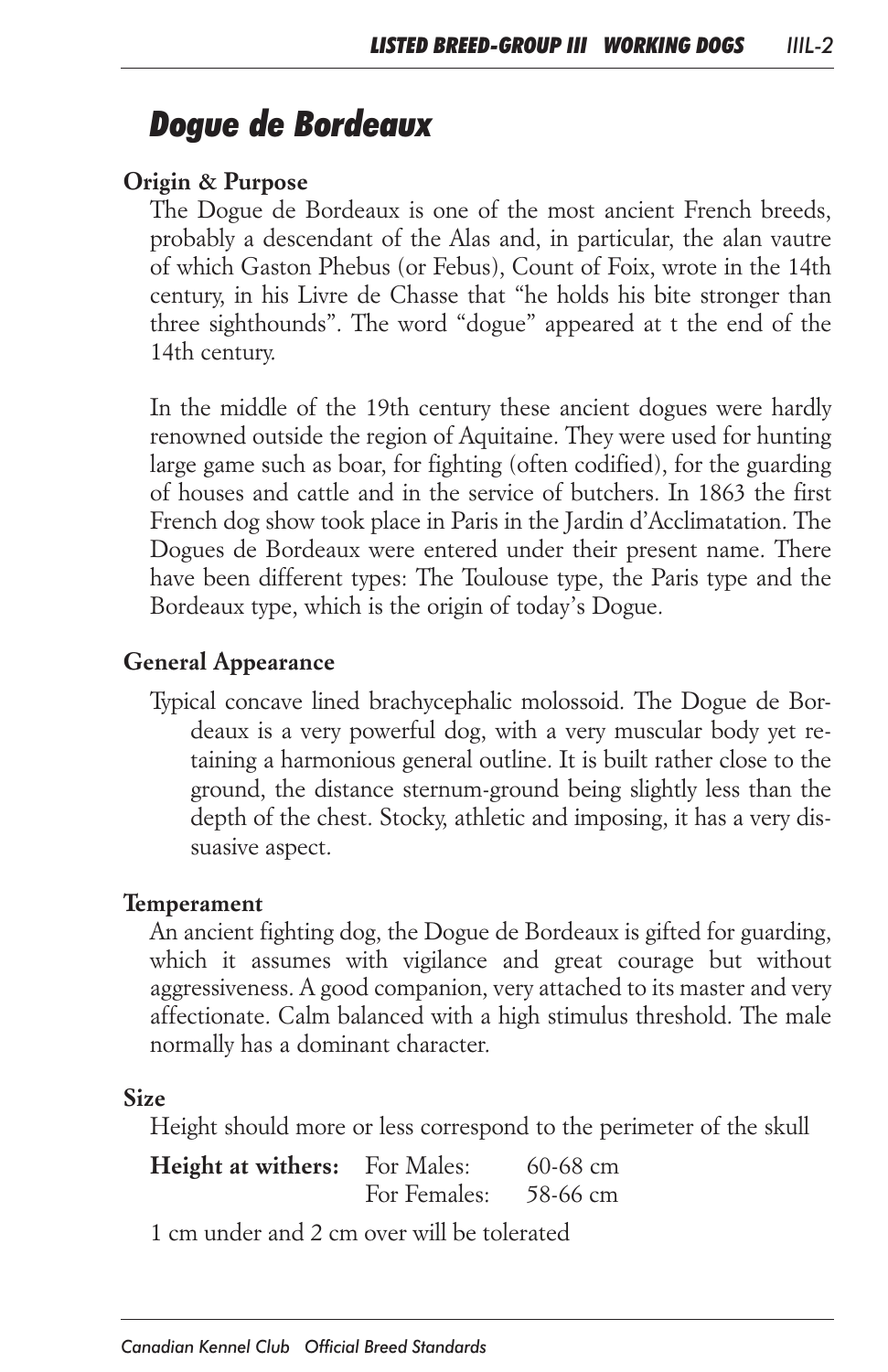*Weight: Dogs at least 50 kg Bitches at least 45 kg*

*Females: Identical characteristics but less pronounced.*

# *Important Proportions*

- The length of the body, measured from the point of the shoulder *to the point of the buttock, is superior to the height at the withers, in the proportion of 11/10*
- *• The depth of the chest is more than half of the height at the withers*
- The maximum length of the muzzle is equal to one third of the *length of the head*
- *• The minimum length of the muzzle is equal to one quarter of the length of the head*

# *Coat & Colour*

*Skin: Thick and sufficiently loose fitting, without excessive wrinkles*

*Hair: Fine, short and soft to the touch*

*Colour: Self-coloured, in all shades of fawn, from mahogany to Isabella. A good pigmentation is desirable. Limited white patches are permissible on the forechest and the extremities of the limbs.*

# *Mask*

*Black Mask: The mask is often only slightly spread out and must not*  invade the cranial region. There may be slight black shading on the *skull, ears, neck and top of body. The nose is black.*

*Brown Mask: (used to be called red or bistre). The nose is brown; the eyerims and edges of the lips are also brown. There may be non-invasive brown shading; each hair having a fawn or sandy zone and brown zone. In this case the inclined parts of the body are a paler colour.*

*No Mask: The coat is fawn: the skin appears red (also formerly called "red mask"). The nose can be reddish.*

# *Head*

*Voluminous, angular, broad, rather short, trapezoid when viewed from above and in front. The longitudinal axes of the skull out of the bridge of nose are convergent (towards the front). The head is furrowed with symmetrical wrinkles, each side of the median groove. These deep ropes*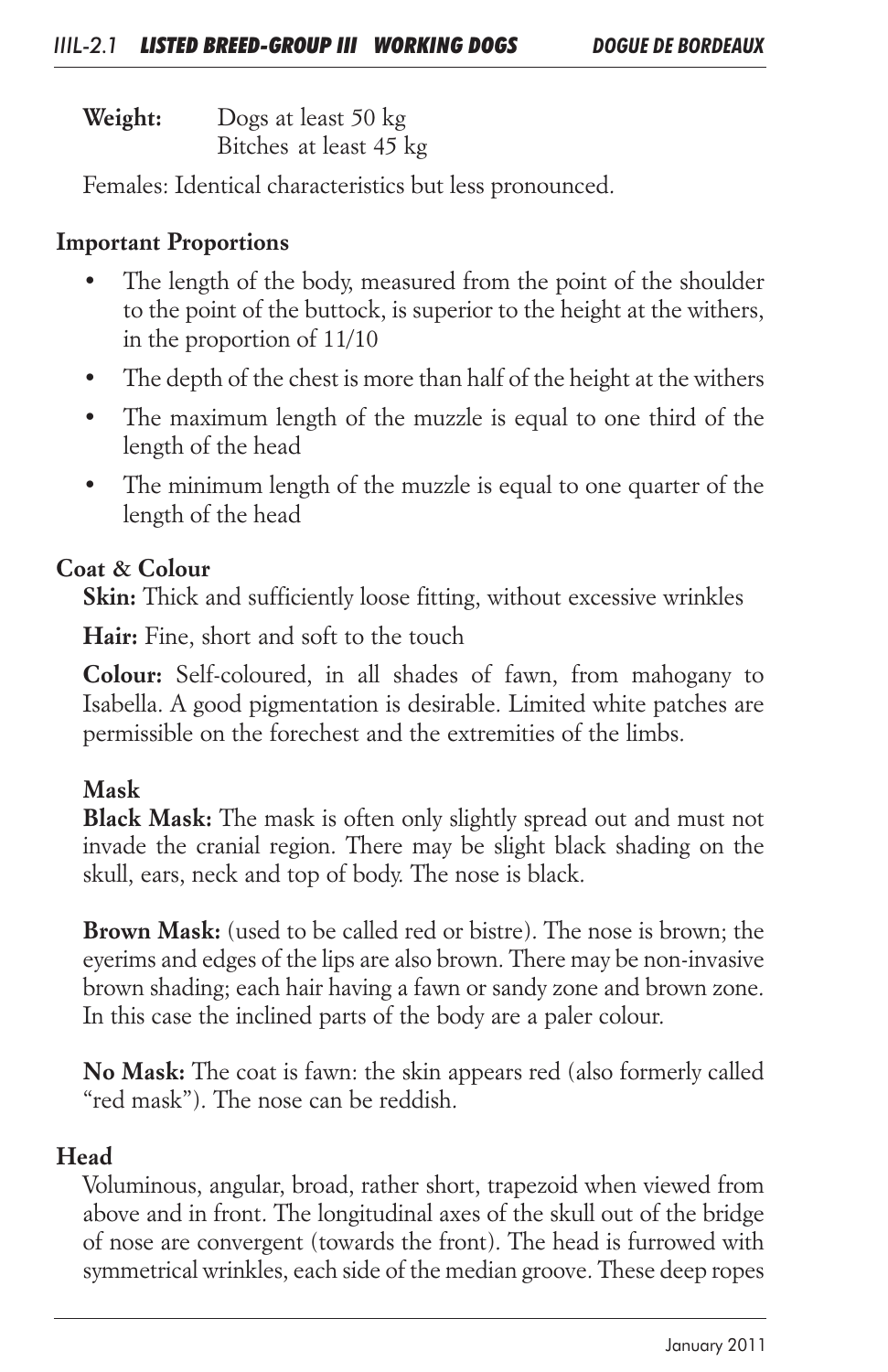*of wrinkle are mobile depending on whether the dog is attentive or not.*  The wrinkle which runs from the inner corner of the eye to the corner *of the mouth is typical. If present, the wrinkle running from the outer corner of the eye to either the corner of the mouth or the dewlap should be discreet. Skull: In the male: the perimeter of the skull measured at*  the level of its greatest width corresponds roughly to the height at the withers. In bitches: it may be slightly less. Its volume and shape are *the consequences of the very important development of the temporal, supra-orbital arches, zygomatic arches and the spacing of the branches of the lower jaw. The upper region of the skull is slightly convex from one side to the other. The frontal groove is deep, diminishing towards the posterior end of the head. The forehead dominates the face but does not overhand it. However, it is still wider than high. Stop: Very pronounced, almost forming a right angle with the muzzle (95 degrees to 100 degrees). Nose: Broad, well opened nostrils, well pigmented*  according to the colour of the mask. Upturned nose permissible but *not if it is set back towards the eyes. Muzzle: Powerful, broad, thick, but not fleshy below the eyes, rather short, upper profile very slightly concave, with moderately obvious folds. Its width hardly decreasing*  towards the tip of the muzzle, when viewed from above it has the *general shape of a square. In relation to the upper region of the skull,*  the line of the muzzle forms a very obtuse angle upwards. When the *head is held horizontally the tip of the muzzle, truncated, thick and broad at the base, is in front of a vertical tangent to the anterior face of the nose. Its perimeter is almost two thirds of that of the head. Its length varies between one third and minimum of one quarter of the total length of the head, from the nose to the occipital chest. The limits stated (maximum one third and minimum of one quarter of the total length of the head) are permissible but not sought after, the ideal length of the muzzle being between these two extremes. Jaws: Jaws powerful, broad. Undershot (the undershot condition being a characteristic of*  the breed). The back of the lower incisors is in front of and not in *contact with the front face of the upper incisors. The lower jaw curves*  upwards. The chin is well marked and must neither overlap the upper *lip exaggeratedly nor be covered by it. Teeth: Strong, particularly the canines. Lower canines set wide apart and slightly curved. Incisors*  well aligned especially in the lower jaw where they form an apparently *straight line. Lips: Upper lip thick, moderately pendulous, rectractile.*  When viewed in profile it shows a rounded lower line. It covers the *lower jaw on the sides. In front the edge of the upper lip is in contact* with the lower lip, then drops on either side thus forming an inverted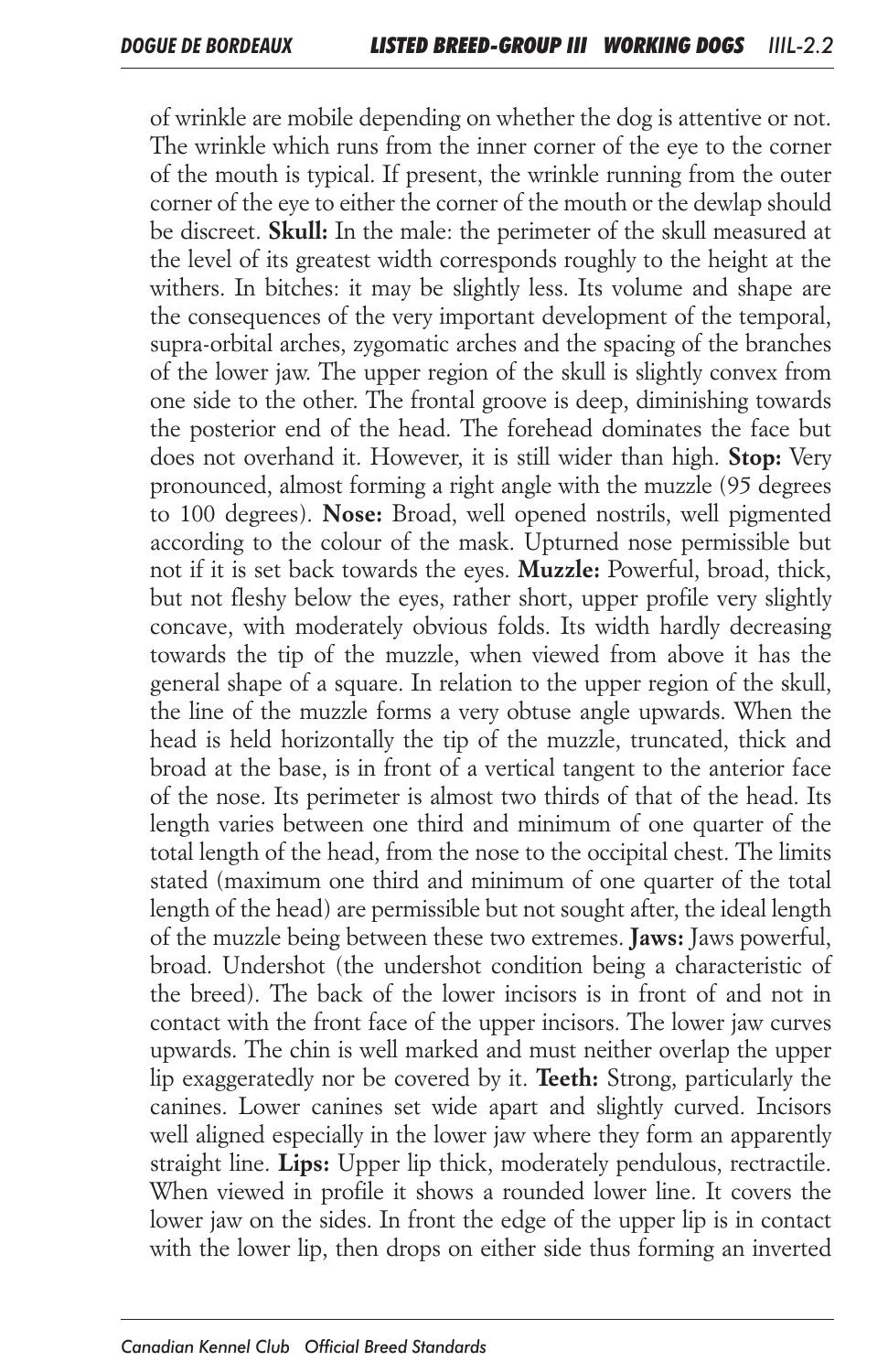*wide V. Cheeks: Prominent, due to the very strong development of the muscles. Eyes: Oval, set wide apart. The space between the two inner corners of the eyelids is equal to about twice the length of the eye (eye opening). Frank expression. The haw must not be visible. Colour: hazel to dark brown for a dog with a black mask, lighter colour tolerated but not sought after in dogs with either a brown mask or without a mask. Ears: Relatively small, of a slightly darker colour than the coat. At its set on, the front of the base of the ear is slightly raised. They must fall down, but not hang limply, the front edge being close to the cheek*  when the dog is attentive. The tip of the ear is slightly rounded; it must *not reach beyond the eye. Set rather high, at the level of the upper line of the skull, thus appearing to accentuate its width even more.*

#### *Neck*

*Very strong, muscular, almost cylindrical. This skin is supple, ample and*  loose. The average circumference almost equals that of the head. It is *separated from the head by a slightly accentuated transversal furrow, slightly curved. Its upper edge is slightly convex. The well defined*  dewlap starts at the level of the throat forming folds down to the *chest, without hanging exaggeratedly. The neck, very broad at its base, merges smoothly with the shoulders.*

#### *Forequarters*

*Strong bone structure, legs very muscular. Shoulders: powerful, prominent muscles. Slant of shoulder-blade medium (about 45 degrees to the horizontal), angle of the scapular-humeral articulation a little more than 90 degrees. Upper Arms: very muscular. Elbows: In the axis of the body, neither too close to the ribcage nor turned out. Forearms: viewed from the front, straight or inclining slightly inwards thus getting closer to the median plane, especially in dogs with a very broad chest. Viewed in profile, vertical. Metacarpus (Pastern): viewed in profile, slightly sloping. Viewed from the front sometimes slightly outwards compensating for the slight inclination of the forearms inwards. Forefeet: strong. Toes tight, nails curved and strong, pads well developed and supple: the Dogue is well up on his toes despite his weight.*

#### *Body*

*Topline: well sustained. Withers: well marked. Back: broad and muscular. Loin: broad. Rather short and solid. Croup: moderately sloping down to the root of the tail. Chest: powerful, long, deep broad, let down lower than the elbows. Broad and powerful forechest whose lower line (inter-axillae) is convex towards the bottom. Ribs well let*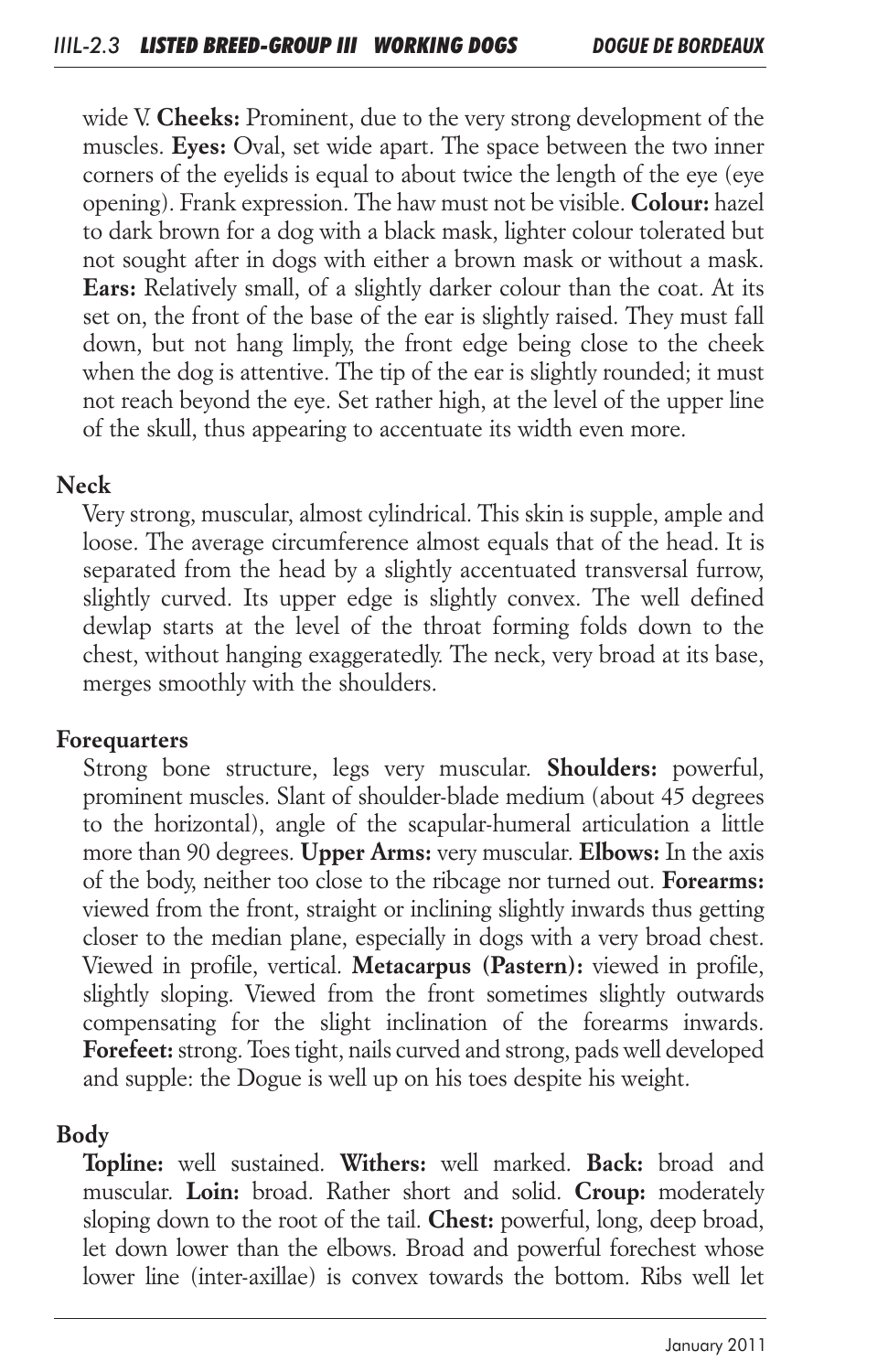down and well sprung but not barrel shaped. The circumference of the *chest must be between 25 cm to 35 cm greater than the height at the withers. Underline the belly: Curved from the deep brisket to the rather tucked up, firm abdomen, being neither pendulous nor too tucked up.*

## *Hindquarters*

*Robust legs with strong bone structure; well angulated. When viewed from behind the hindquarters are parallel and vertical thus giving an impression of power even though the hindquarters are not quite as broad as the forequarters.*

### *Tail*

*Very thick at the base, its tip preferably reaching the hock and not below. Carried low, it is neither broken nor kinked but supple. Hanging*  when the dog is at rest, generally rising by 90 degrees to 120 degrees *from that position when the dog is in action, without curving over the back or being curled.*

### *Gait*

*Quite supple for a molossoid. When walking the movement is free and supple, close to the ground. Good drive from the hindquarters, good extension of the forelegs, especially when trotting, which is the*  preferred gait. When the trot quickens, the head tends to drop, the topline inclines towards the front, and the front feet get closer to the *median plane while striding out with a long reaching movement of the front legs. Canter with rather important vertical movement. Capable of good speed over short distances by bolting along close to the ground.*

#### *Faults*

*Any departure from the foregoing points should be considered a fault*  and the seriousness with which the fault should be regarded should *be in exact proportion to its degree and its effect on the health and welfare of the dog.*

#### *Sever Faults*

- *• Disproportioned head (too small or exaggerately voluminous)*
- *• Bulldoggy hypetype: flat skull, muzzle measuring less than a quar*ter of the total length of the head. Swollen fold (roll) behind the *nose. Important fold around the head.*
- *• Important lateral deviation of the lower jaw.*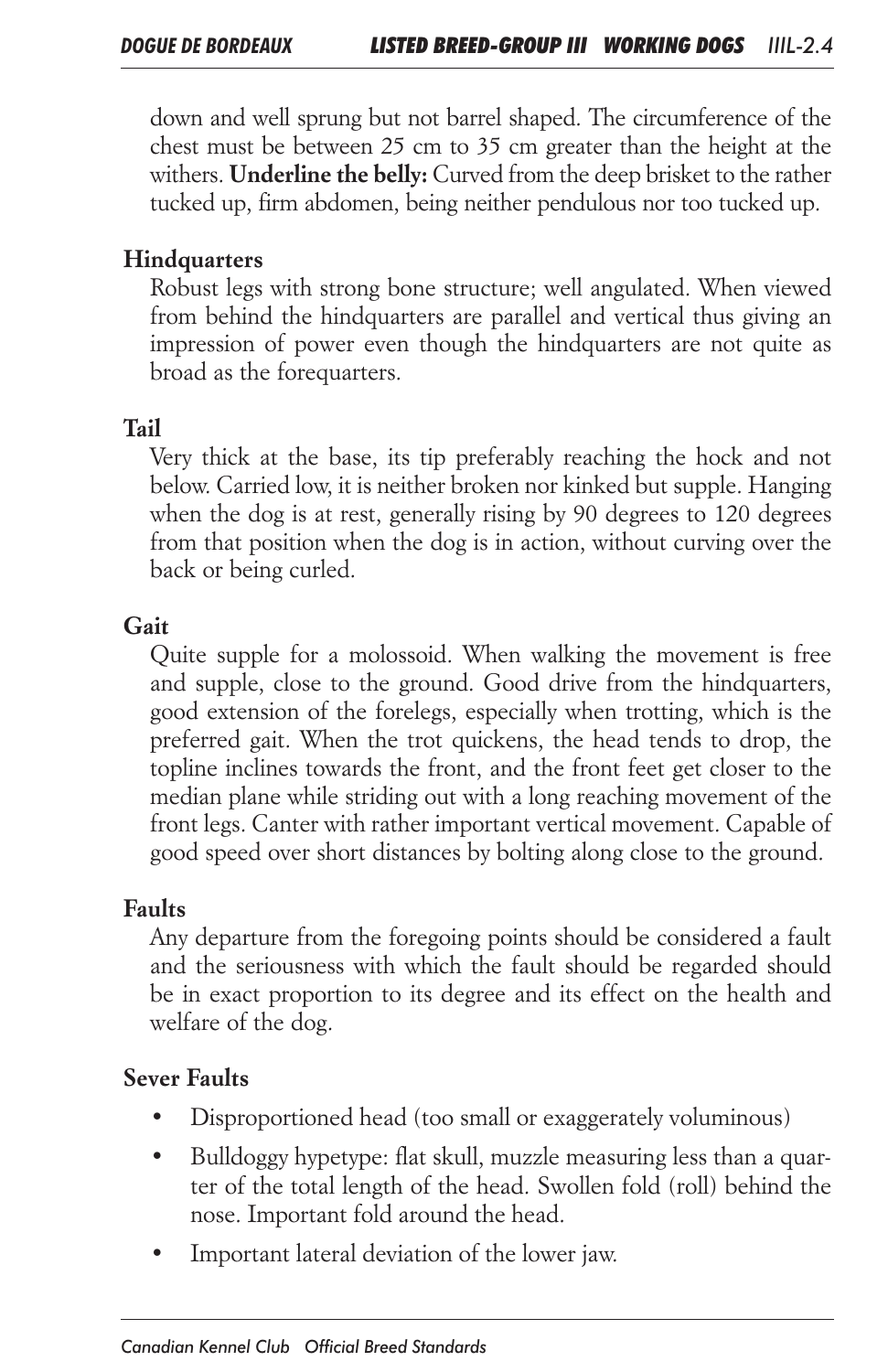- Incisors constantly visible when the mouth is closed. Very small *incisors, unevenly set.*
- *• Arched back (convex)*
- *• Fused but not deviated vertebrae of the tail*
- *• Forefeet turning inwards (even slightly)*
- *• Forefeet turning outwards too much*
- *• Flat thighs*
- *• Angle of hock too open (straight angulation)*
- *• Angle of hock too closed, dog standing under himself behind*
- *• Cow hocks or barrel hocks*
- *• Stilted movement or serious rolling of rear*
- *• Excessive shortness of breath, rasping*
- White on tip of tail or on the front part of the forelegs, above the *carpus (wrist) and the tarsus (hock) or white, without interruption, on the front of the body from the forechest to the throat.*

### *Disqualification*

- *• Aggressive or overly shy*
- *• Long, narrow head with insufficiently pronounced top, with a muzzle measuring more than a third of the total length of the head (lack of type in head)*
- *• Muzzle parallel to the top line of the skull or downfaced, Roman nose*
- *• Twisted jaw*
- *• Mouth not undershot*
- *• Canines constantly visible when the mouth is closed*
- *• Tongue constantly hanging out when the mouth is closed*
- *• Blue eyes; bulging eyes*
- *• Tail knotted and literally deviated or twisted (screw tail, kink tail)*
- *• Atrophied tail*
- *• Fiddle front and down on pasterns*
- *• Angle of the hock open towards the rear (inverted hock)*